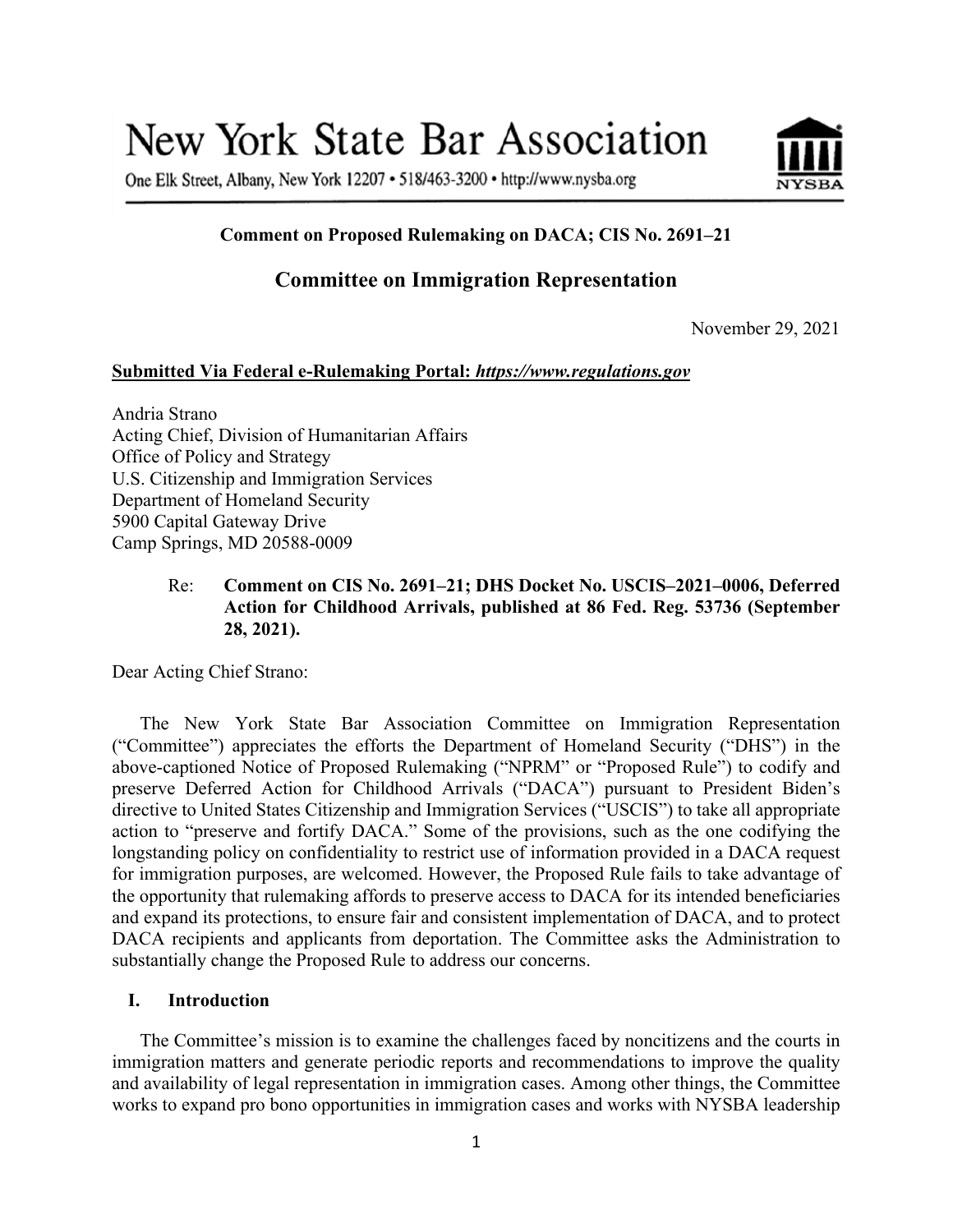and staff to move forward the Association's goals of ensuring access to justice for all by focusing on challenges faced by immigrant communities.

New York State is home to the third highest number of active DACA recipients in the country—24,570 as of June 30,  $2021<sup>1</sup>$  $2021<sup>1</sup>$  $2021<sup>1</sup>$ . In total, DACA has provided crucial benefits of deferred action and legal work authorization to almost 42,000 young New Yorkers. Loss of the DACA program would cost the state of New York approximately \$2.6 billion in annual GDP.[2](#page-1-1) It would further separate families, disrupt our economy, and destabilize communities by threatening immigrants who are part of the fabric of our state. This Proposed Rule thus disproportionally affects New York State, New Yorkers, and members of the Committee, many of whom represent DACA recipients.

For the reasons listed below, the Committee strongly opposes the Proposed Rule in its current state and cannot support it or a rule like it until our numerous concerns detailed below are addressed. It should be noted that the Committee's silence on a section of the Proposed Rule does not signify agreement with it. The Committee urges DHS to revise the current proposal immediately in accordance with the following objections.

#### **II. The Proposed Rule Arbitrarily Maintains DACA's 2012 Eligibility Guidelines, Which Will Allow Fewer People to Benefit from DACA Each Year**

The Proposed Rule codifies the original eligibility criteria for DACA, including the date by which a noncitizen must have been present in the United States and lived continuously thereafter— June 15, 2007—a date arbitrarily pegged to the day President Barack Obama first announced the DACA program: June 15, 2012. Relying on this outdated requirement will, among other harms, unreasonably burden applicants by requiring proof of at least thirteen years of continuous presence in the United States, and unjustifiably exclude an entire generation of young people who arrived in the United States after June 15, 2007. Instead, DACA protections must be strengthened by advancing the eligibility date and including a higher age limit of first-time applicants who have lived in this country for at least five years. These updates would better reflect President Biden's goal of fortifying the humanitarian benefits of the DACA program.

<span id="page-1-0"></span><sup>1</sup> United States Citizenship and Immigration Services, "Count of Active DACA Recipients as of June 30, 2021" Department of Homeland Security, United States Citizenship and Immigration Services, Office of Performance and Quality, ELIS and C3 Consolidated, queried 7/2021, TRK 7770,

[https://www.uscis.gov/sites/default/files/document/data/Active%20DACA%20Recipients%20%E2%80%93%20Jun](https://www.uscis.gov/sites/default/files/document/data/Active%20DACA%20Recipients%20%E2%80%93%20June%2030%2C%202021.pd) [e%2030%2C%202021.pdf](https://www.uscis.gov/sites/default/files/document/data/Active%20DACA%20Recipients%20%E2%80%93%20June%2030%2C%202021.pd)

<span id="page-1-1"></span><sup>2</sup> Nicole Prchal Svajlenka, Tom Jawetz, and Angie Bautista-Chavez, "A New Threat to DACA Could Cost States Billions of Dollars" (Washington: Center for American Progress, 2017), [https://www.americanprogress.org/issues/immigration/news/2017/07/21/436419/new-threat-daca-cost-states](https://www.americanprogress.org/issues/immigration/news/2017/07/21/436419/new-threat-daca-cost-states-billions-dollars/)[billions-dollars/](https://www.americanprogress.org/issues/immigration/news/2017/07/21/436419/new-threat-daca-cost-states-billions-dollars/)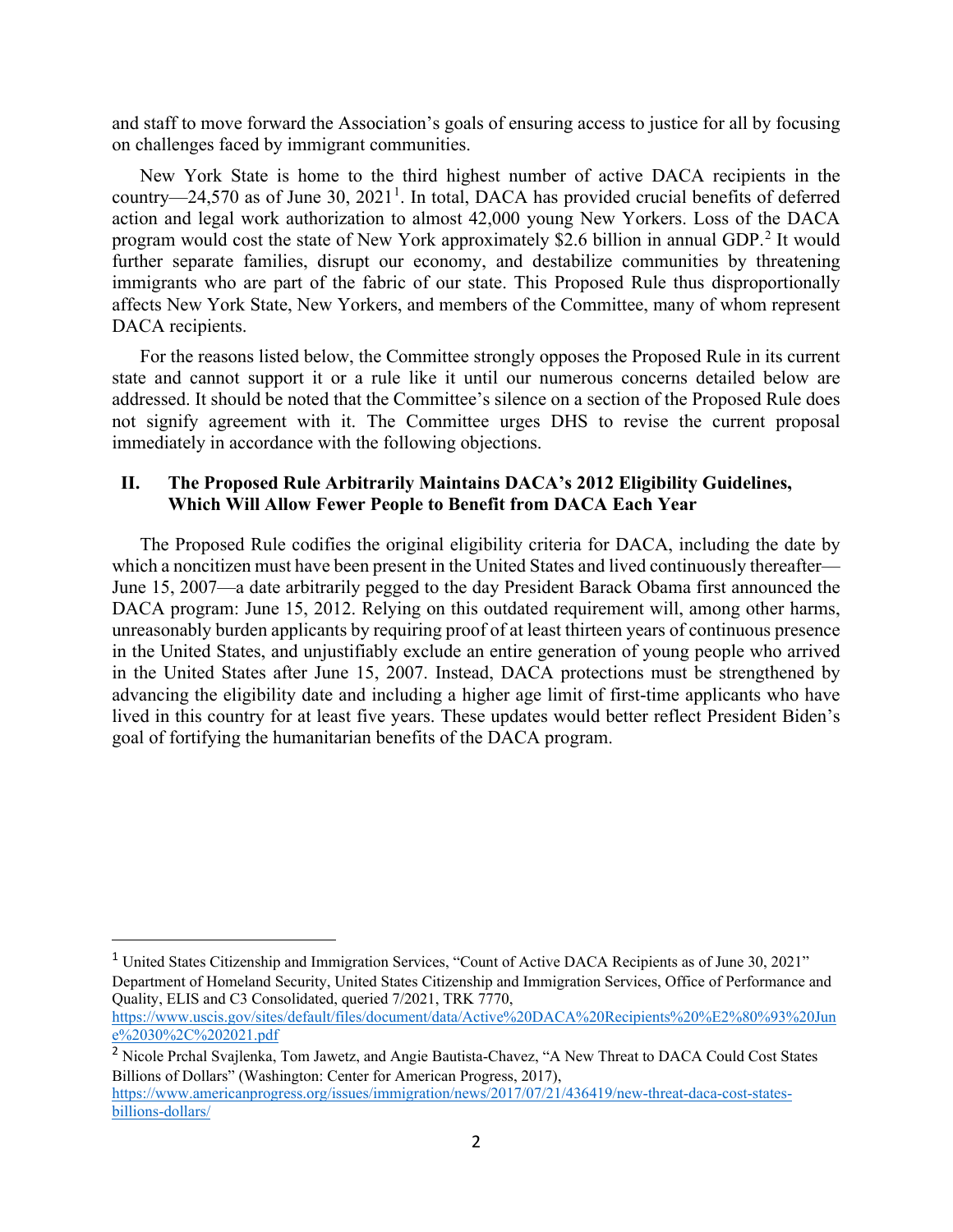#### **III. Separating Deferred Action from Work Authorization Undermines the Purpose of DACA**

DACA's central benefit has been to allow undocumented individuals who entered as children to enter the formal labor market, allowing them access to "new jobs and spaces"<sup>[3](#page-2-0)</sup> previously unavailable to them. According to a study conducted by Harvard Professor Roberto Gonzales, access to work authorization allowed previously undocumented youth to feel "more confident to make investments in educational and degree programs."[4](#page-2-1) DACA recipients can now obtain drivers' licenses, open bank accounts, obtain jobs that provide financial independence, and support their families and communities.<sup>[5](#page-2-2)</sup> The average hourly wage of DACA recipients increased by 86 percent after receiving DACA, from \$10.4[6](#page-2-3) to \$19.45 per hour.<sup>6</sup> These benefits extend beyond the individual and their households: DACA recipients contribute an estimated \$42 billion in annual GDP and their households annually pay \$5.7 billion in federal taxes and \$3.1 billion in state and local taxes.<sup>[7](#page-2-4)</sup> DACA's twin benefits of deferred action and work authorization—inextricably linked under the current program—thus have allowed recipients the chance to prosper and thrive, gain financial independence, and support their families and communities.

The Proposed Rule decouples the DACA application on Form I-821D from the application process for the employment authorization on Forms I-765 and I-765WS, thereby eliminating the automatic grant of the work authorization accompanying a DACA approval. This change would cause confusion and deny many DACA applicants the ability to work. Applicants without access to legal counsel may fail to understand that their DACA applications no longer provide automatic access to work authorization, which would result in mistakes and a chain of costly remedial actions by both the applicant and USCIS. A grant of deferred action without the accompanying work authorization would undermine access to crucial benefits for DACA recipients, including access to bank accounts, school registrations for children, driver's licenses, and home utilities.

Additionally, automatically linking deferred action with work authorization is widely present in other areas of immigration law, including humanitarian remedies such as the Violence Against Women Act ("VAWA") Self-Petition and the Petition for U Nonimmigrant Status. Recipients of deferred action in these and other cases receive automatic work authorization and are exempt from a discretionary analysis in the adjudication of their applications for employment authorization.<sup>[8](#page-2-5)</sup>

<span id="page-2-0"></span><sup>&</sup>lt;sup>3</sup> Grace Tatter, "Why DACA Works: Immigrant Students with DACA status have an easier transition to adulthood, study finds.", Ed. Harvard Ed. Magazine, (Winter 2019), available at <https://www.gse.harvard.edu/news/ed/19/01/why-daca-works>

<span id="page-2-1"></span><sup>4</sup> Liz Mineo, "Rise of social mobility of DACA Recipients: study tracks program's benefits and limitations for undocumented young immigrants", The Harvard Gazette (November 12, 2019),

<span id="page-2-2"></span>https://news.harvard.edu/gazette/story/2019/11/study-tracks-dacas-benefits-limitations-for-undocumented/ <sup>5</sup> *Id.*

<span id="page-2-3"></span><sup>6</sup>"Deferred Action for Childhood Arrivals (DACA): An Overview", American Immigration Council (September 2021),

[https://www.americanimmigrationcouncil.org/sites/default/files/research/deferred\\_action\\_for\\_childhood\\_arrivals\\_da](https://www.americanimmigrationcouncil.org/sites/default/files/research/deferred_action_for_childhood_arrivals_daca_an_overview_0.pdf) ca an overview 0.pdf

<span id="page-2-4"></span><sup>7</sup> "The Case for Protecting DACA Recipients", Home Is Here, [https://comment-wp.homeishere.us/wp](https://comment-wp.homeishere.us/wp-content/uploads/sites/2/2021/09/210908_HomeIsHere_ResearchSummary_v2.pdf)[content/uploads/sites/2/2021/09/210908\\_HomeIsHere\\_ResearchSummary\\_v2.pdf](https://comment-wp.homeishere.us/wp-content/uploads/sites/2/2021/09/210908_HomeIsHere_ResearchSummary_v2.pdf)

<span id="page-2-5"></span><sup>8</sup> "Noncitizens Granted Deferred Action", Part 10, Chapter 3, Policy Manual, United States Citizenship and Immigration Services (Current as of November 19, 2021), [https://www.uscis.gov/policy-manual/volume-10-part-b](https://www.uscis.gov/policy-manual/volume-10-part-b-chapter-3)[chapter-3](https://www.uscis.gov/policy-manual/volume-10-part-b-chapter-3)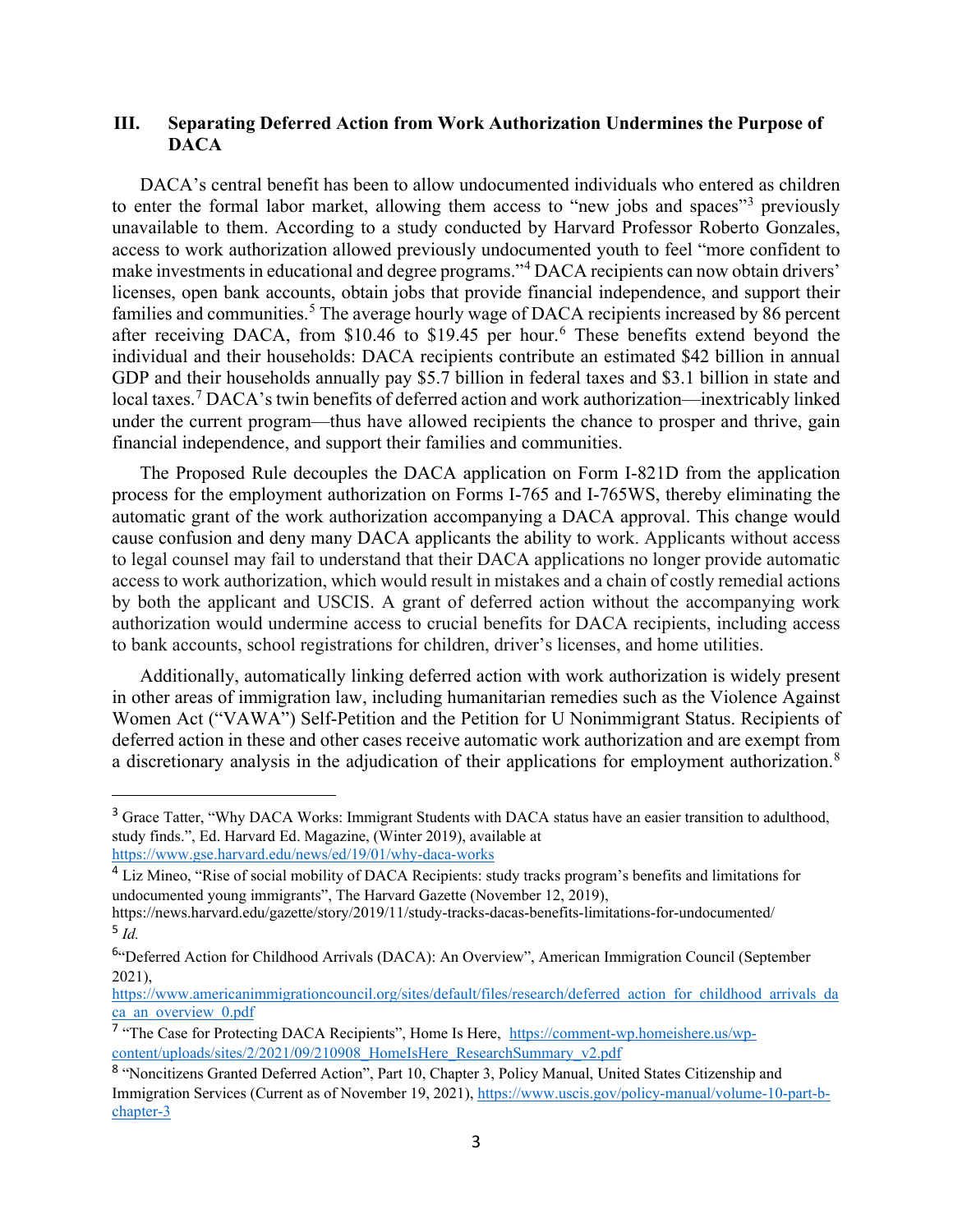The continuation of the policy of approving employment authorization as part of DACA is therefore consistent with and supported by law and USCIS practice.

### **IV. The Proposed Rule Allows USCIS to Terminate DACA without Notice or Opportunity to Respond, Violating USCIS's Obligation to Adjudicate DACA Based on the "Totality of the Circumstances."**

According to the Proposed Rule, USCIS "may terminate a grant of DACA at any time if it determines that the recipient did not meet the threshold criteria; there are criminal, national security, or public safety issues; or there are other adverse factors resulting in a determination that continuing to exercise prosecutorial discretion is no longer warranted." The Proposed Rule would permit the agency to terminate DACA immediately—without providing a Notice of Intent to Terminate (NOIT) or opportunity to respond—in any case.

Such termination without notice contravenes USCIS's stated goal of gathering full information to allow for a "totality of the circumstances" determination of DACA eligibility. USCIS should modify its Final Rule to provide for notice of the proposed grounds for termination and fair opportunity to respond. Notice and an opportunity to respond would benefit and ensure due process for all DACA recipients as well as provide the agency an early opportunity to correct errors.

## **V. The Proposed Rule Would Allow ICE and CBP to Force USCIS to Automatically Terminate DACA by Issuing and Filing an NTA or Prevent Renewal by Continuing to Detain an Individual**

As discussed *supra*, the Proposed Rule would purport to assist USCIS in adjudicating DACA eligibility based on the *totality of the circumstances*. The Proposed Rule recognizes that USCIS is in the best position to make DACA determinations based on considered agency policy. 86 Fed. Reg. at 53,815–16. However, the Proposed Rule would authorize Immigration and Customs Enforcement ("ICE") and Customs and Border Protection ("CBP") officers to compel USCIS's denial of a DACA application simply by issuing and filing a Notice to Appear ("NTA") or holding someone in immigration detention. ICE and CBP often base these decisions on reports of minor interactions with the criminal legal system and without the benefit of complete or accurate information. Indeed, statistics show that criminal charges are frequently dismissed or lowered. For example, a 2013 report shows that a quarter of felony charges in the 75 largest counties in the U.S were outright dismissed within a year.<sup>[9](#page-3-0)</sup> Moreover, ICE and CBP sometimes detain and place people in proceedings based upon convictions that do not make them deportable. Nevertheless, a DACA recipient could lose their status even if they are never convicted of anything at all--let alone an offense that does not make them deportable--based upon ICE or CBP's action.

This reliance on contact with law enforcement is especially troubling because many DACA recipients are Black, Latinx, and/or other people of color and part of communities that experience high rates of policing. Automatically terminating DACA in response to these contacts—especially without a conviction—unfairly perpetuates the deeply flawed criminal legal system's significant

<span id="page-3-0"></span><sup>9</sup> Brian A. Reaves, U.S. DEP'T OF JUST., BUREAU OF JUST. STAT., *Felony Defendants in Large Urban Counties, 2009—Statistical Tables* 22, 24 (2013)[, https://www.bjs.gov/content/pub/pdf/fdluc09.pdf.](https://www.bjs.gov/content/pub/pdf/fdluc09.pdf)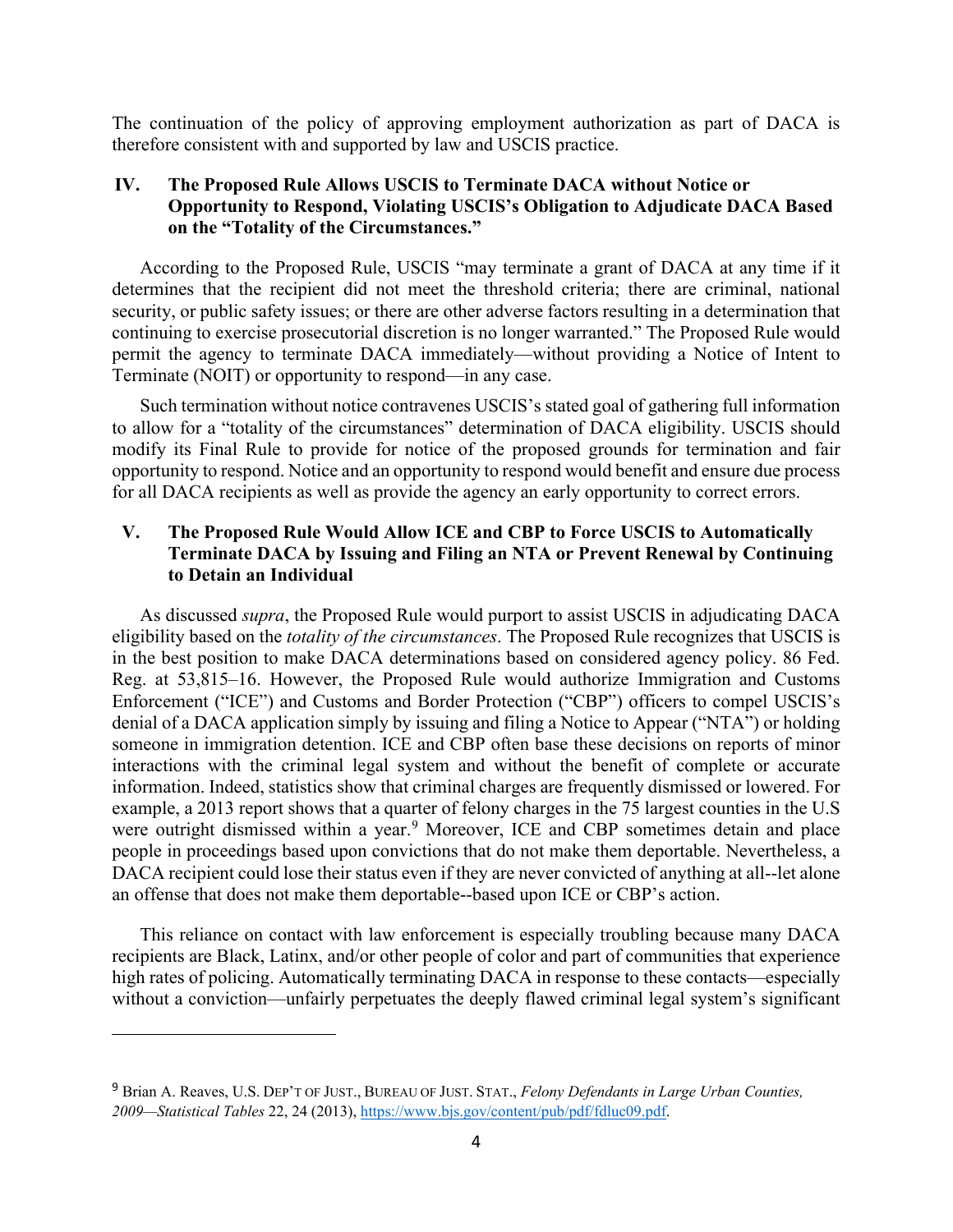racial disparities in arrest and charging decisions. As just one common example, studies across the country have continued to find persistent racial bias in police traffic stop and search decisions,  $10$ which extends throughout the various stages of the criminal legal system.<sup>[11](#page-4-1)</sup> The agency should not create rules that magnify these significant racial disparities.

Allowing ICE and CBP to overrule USCIS's determinations about a person's suitability for DACA, based on limited information and without accountability, would create arbitrary results and violate the core principles of DACA. Instead, affording USCIS the independence to make a separate judgment about whether to continue deferred action in a given case would ensure that the agency's discretion is exercised in a consistent manner and in keeping with adjudication guidance.

#### **VI. The Proposed Rule Does Not Address Special Considerations Needed for Expunged or Juvenile Records**

Under current DACA guidance, expungements and juvenile adjudications do not automatically disqualify people from DACA eligibility. However, the very process of expungement and juvenile adjudications recognize the capacity for rehabilitation of impacted individuals and the special vulnerabilities of youth. Moreover, as noted *supra*, many DACA recipients are Black, Latinx, and/or other people of color who come from communities harmed by a history of racial injustice and a deeply flawed law enforcement system. In immigration court proceedings, an adjudication of a criminal offense in juvenile court does not constitute a criminal conviction for immigration purposes and will not trigger adverse immigration consequences that flow from a conviction.<sup>[12](#page-4-2)</sup> USCIS should likewise adopt a clear rule that exempts consideration of expunged convictions or juvenile delinquency adjudications for DACA decisions instead of leaving it to individual adjudicators' discretion. This approach would be more efficient and align better with current case law.

<span id="page-4-0"></span><sup>10</sup> Emma Pierson, et al., *A Large-Scale Analysis of Racial Disparities in Police Stops Across the United States*, 4 NAT. HUM. BEHAV. 736, 737, 739 (2020) (detailing results of analysis of "approximately 95 million traffic stops from 21 state patrol agencies and 35 municipal police departments" from 2011 through 2018); *see also* Alex Chohlas-Wood, et al., *An Analysis of the Metropolitan Nashville Police Department's Traffic Stop Practices*, STAN. COMPUTATIONAL POL'Y LAB 2 (Nov. 19, 2018)[, https://policylab.stanford.edu/media/nashville-traffic-stops.pdf](https://policylab.stanford.edu/media/nashville-traffic-stops.pdf) (noting that "the stop rate for black drivers in Nashville in 2017 was 44% higher than the stop rate for white drivers," and the disparity increased to 68% for non-moving violations, e.g., broken taillights or expired registration tags.).

<span id="page-4-1"></span><sup>11</sup> Emma Pierson, et al., *A Large-Scale Analysis of Racial Disparities in Police Stops Across the United States*, 4 NAT. HUM. BEHAV. 736, 737, 739 (2020) (detailing results of analysis of "approximately 95 million traffic stops from 21 state patrol agencies and 35 municipal police departments" from 2011 through 2018); *see also* Alex Chohlas-Wood, et al., *An Analysis of the Metropolitan Nashville Police Department's Traffic Stop Practices*, STAN. COMPUTATIONAL POL'Y LAB 2 (Nov. 19, 2018)[, https://policylab.stanford.edu/media/nashville-traffic-stops.pdf](https://policylab.stanford.edu/media/nashville-traffic-stops.pdf) (noting that "the stop rate for black drivers in Nashville in 2017 was 44% higher than the stop rate for white drivers," and the disparity increased to 68% for non-moving violations, e.g., broken taillights or expired registration tags.).

<span id="page-4-2"></span><sup>12</sup> *Matter of Ramirez-Rivero*, 18 I. & N. Dec. 135. 138 (BIA 1981); *Matter of CM,* 5 I. & N. Dec. 327, 335(BIA 1953).